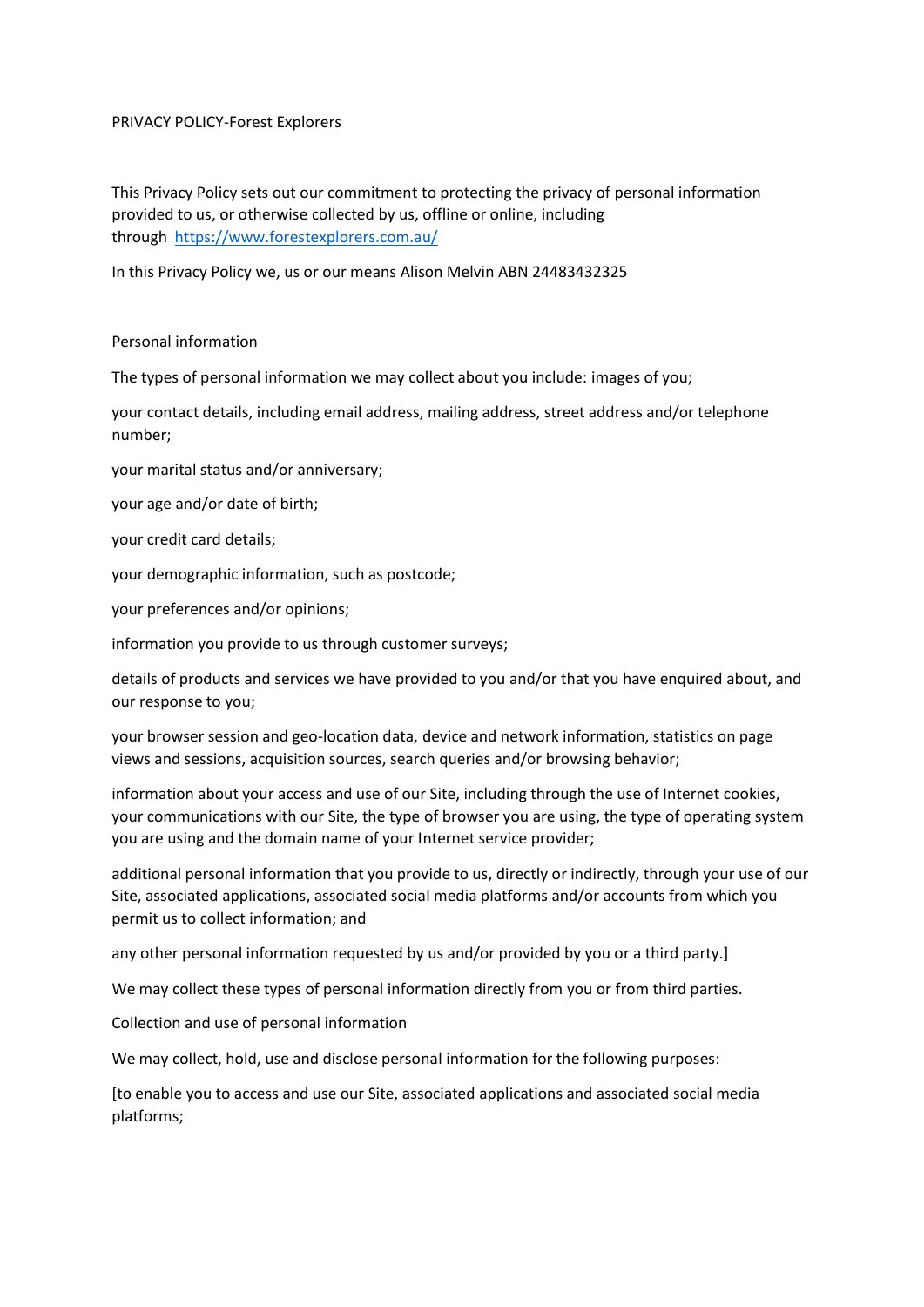to contact and communicate with you;

for internal record keeping and administrative purposes;

for analytics, market research and business development, including to operate and improve our Site, associated applications and associated social media platforms;

to run competitions and/or offer additional benefits to you;

for advertising and marketing, including to send you promotional information about our products and services and information about third parties that we consider may be of interest to you;

to comply with our legal obligations and resolve any disputes that we may have; and

Disclosure of personal information to third parties

We may disclose personal information to:

third party service providers for the purpose of enabling them to provide their services, including (without limitation) IT service providers, data storage, web-hosting and server providers, debt collectors, maintenance or problem-solving providers, marketing or advertising providers, professional advisors and payment systems operators;

our employees, contractors and/or related entities;

our existing or potential agents or business partners;

sponsors or promoters of any competition we run;

anyone to whom our business or assets (or any part of them) are, or may (in good faith) be, transferred;

credit reporting agencies, courts, tribunals and regulatory authorities, in the event you fail to pay for goods or services we have provided to you;

courts, tribunals, regulatory authorities and law enforcement officers, as required by law, in connection with any actual or prospective legal proceedings, or in order to establish, exercise or defend our legal rights; [and]

third parties, including agents or sub-contractors, who assist us in providing information, products, services or direct marketing to you. This may include parties located, or that store data, outside of Australia [including in [insert if known; and

third parties to collect and process data, such as [Google Analytics or other relevant businesses]. This may include parties that store data outside of Australia [including in [insert if known]]].]

By providing us with personal information, you consent to the disclosure of your personal information to third parties who reside outside Australia and acknowledge that we are not required to ensure that those third parties comply with Australian privacy laws.

Your rights and controlling your personal information

Choice and consent: Please read this Privacy Policy carefully. By providing personal information to us, you consent to us collecting, holding, using and disclosing your personal information in accordance with this Privacy Policy. You do not have to provide personal information to us, however,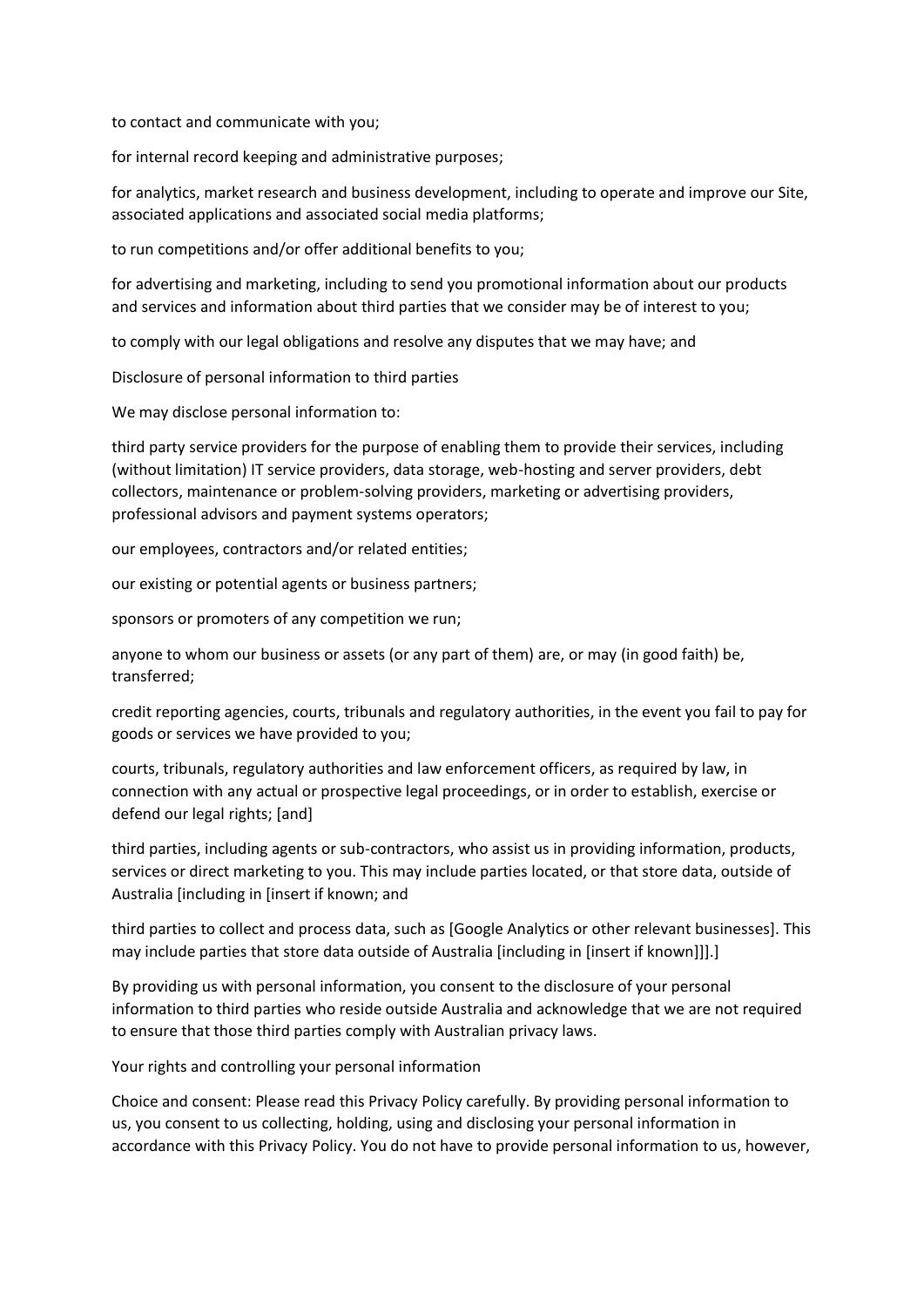if you do not, it may affect your use of this Site or the products and/or services offered on or through it.

Information from third parties: If we receive personal information about you from a third party, we will protect it as set out in this Privacy Policy. If you are a third party providing personal information about somebody else, you represent and warrant that you have such person's consent to provide the personal information to us.

Restrict: You may choose to restrict the collection or use of your personal information. If you have previously agreed to us using your personal information for direct marketing purposes, you may change your mind at any time by contacting us using the details below.

Access: You may request details of the personal information that we hold about you. An administrative fee may be payable for the provision of such information. In certain circumstances, as set out in the Privacy Act 1988 (Cth), we may refuse to provide you with personal information that we hold about you.

Correction: If you believe that any information we hold about you is inaccurate, out of date, incomplete, irrelevant or misleading, please contact us using the details below. We will take reasonable steps to correct any information found to be inaccurate, incomplete, misleading or out of date.

Complaints: If you believe that we have breached the Australian Privacy Principles and wish to make a complaint, please contact us using the details below and provide us with full details of the alleged breach. We will promptly investigate your complaint and respond to you, in writing, setting out the outcome of our investigation and the steps we will take to deal with your complaint.

Unsubscribe: To unsubscribe from our e-mail database or opt-out of communications (including marketing communications), please contact us using the details below or opt-out using the opt-out facilities provided in the communication.

# Storage and security

We are committed to ensuring that the personal information we collect is secure. In order to prevent unauthorised access or disclosure, we have put in place suitable physical, electronic and managerial procedures to safeguard and secure the personal information and protect it from misuse, interference, loss and unauthorised access, modification and disclosure.

We cannot guarantee the security of any information that is transmitted to or by us over the Internet. The transmission and exchange of information is carried out at your own risk. Although we take measures to safeguard against unauthorised disclosures of information, we cannot assure you that the personal information we collect will not be disclosed in a manner that is inconsistent with this Privacy Policy.

# Cookies and web beacons

We may use cookies on our Site from time to time. Cookies are text files placed in your computer's browser to store your preferences. Cookies, by themselves, do not tell us your email address or other personally identifiable information. However, they do allow third parties, such as Google and Facebook, to cause our advertisements to appear on your social media and online media feeds as part of our re-targeting campaigns. If and when you choose to provide our Site with personal information, this information may be linked to the data stored in the cookie.